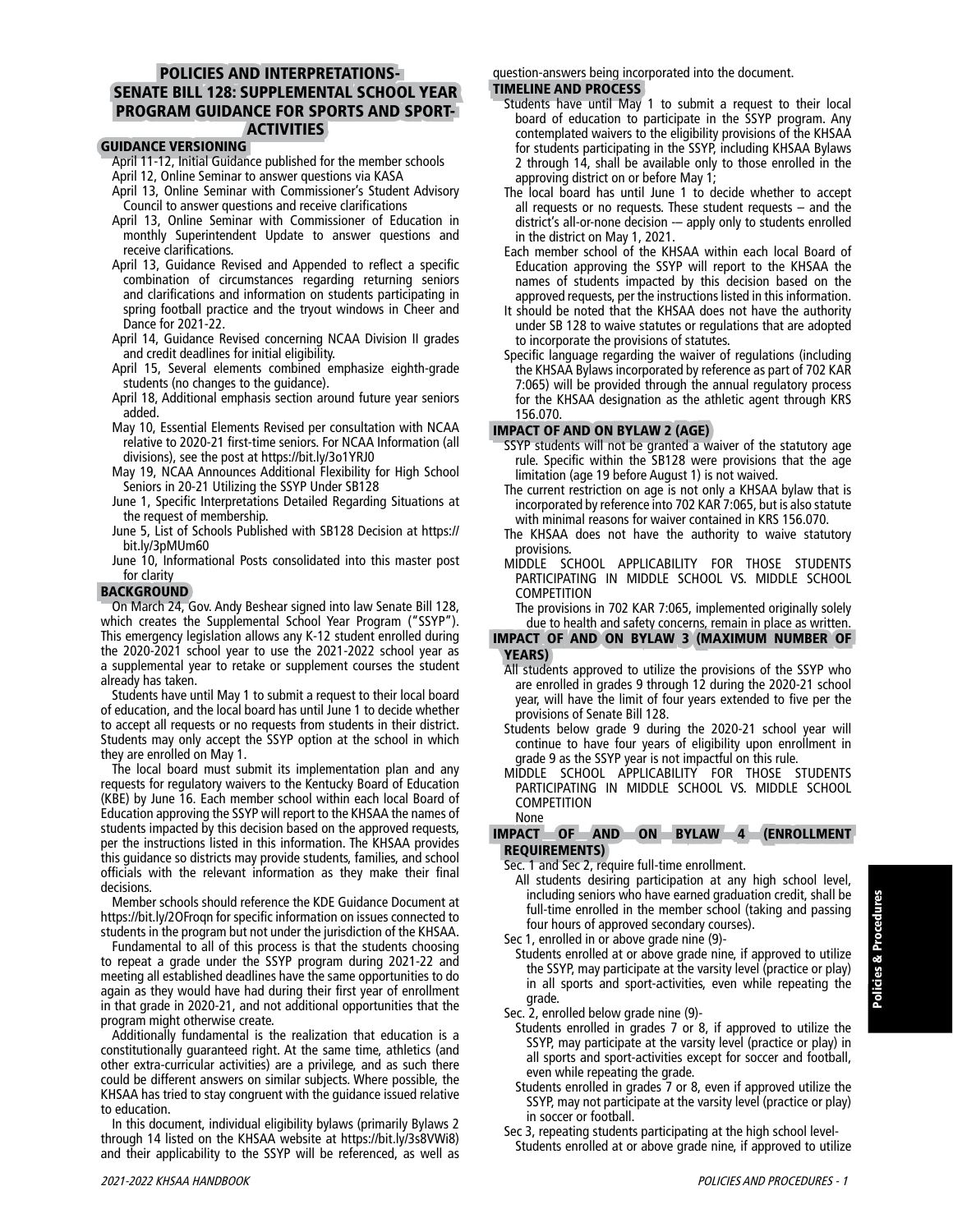the SSYP, may participate at the varsity level (practice or play) in all sports and sport-activities, even while repeating the grade.

- Students enrolled in grades 7 or 8, if approved to utilize the SSYP, may participate at the varsity level (practice or play) in all sports and sport-activities except for soccer and football, even while repeating the grade.
- Students who were repeating during the 2020-21 school year and approved to utilize the SSYP shall continue to be considered a repeating student and subject to the appropriate restrictions and allowances.
- MIDDLE SCHOOL APPLICABILITY FOR THOSE STUDENTS PARTICIPATING IN MIDDLE SCHOOL VS. MIDDLE SCHOOL COMPETITION
- Provisions regarding repeating students were repealed during the 2019-20 school year and these provisions are local jurisdiction including actions by each school, school district, conference, or association of schools.

#### IMPACT OF AND ON BYLAW 5, MINIMUM ACADEMIC REQUIREMENT

- Sec. 1, First Day Credit Requirements and Reinstatement of those failing to meet that requirement.
- The first-day "credit check", detailed in Sec. 1, is waived for all participants in sports and sport-activities for the 2021-22 school year, with or without SSYP approval within the school district.
- The first-day "credit check", detailed in Sec. 1 will be in place for all students beginning with the start of the 2022-23 school year.
- Member schools are expected to implement a local policy that would ensure that students are "on track" to graduate at the start of the 2021-22 school year, based on local district requirements.
- Sec. 2, Continual progress during the school year.
- The requirement of continual progress each week continues to be in place, even for students in the SSYP.
- Sec. 3 and Sec. 4 are not impacted by the SSYP.
- MIDDLE SCHOOL APPLICABILITY FOR THOSE STUDENTS PARTICIPATING IN MIDDLE SCHOOL VS. MIDDLE SCHOOL COMPETITION
- Provisions regarding repeating students were repealed during the 2019-20 school year and these provisions are local jurisdiction including actions by each school, school district, conference, or association of schools.

## IMPACT OF AND ON BYLAW 6, TRANSFER RULE-CITIZENS OF THE US AND DC AND OTHERS PREVIOUSLY ENROLLED IN MEMBER SCHOOLS

- The program is not an exception to Bylaw 6, and acceptance or declination of the SSYP as contemplated in SB128 is not a reason for waiver of the period of ineligibility.
- Students desiring to transfer from a school in a district that has not approved the SSYP to a school in a district that has approved the SSYP must meet the standards of the transfer rule as detailed and will not be entitled to the eligibility exceptions inherent with SB128 as they did not request the waiver at the new school by May 1.
- Any student who has been ineligible to the provisions of Bylaw 6 during the 2020-21 school year shall have that time counted against any required period of ineligibility per Bylaw 6 and shall not have to have that time period again.
- MIDDLE SCHOOL APPLICABILITY FOR THOSE STUDENTS PARTICIPATING IN MIDDLE SCHOOL VS. MIDDLE SCHOOL COMPETITION

# None (unless competing for a high school team)

# IMPACT OF AND ON BYLAW 7, TRANSFER RULE, STUDENTS J-1/F-1 STATUS

- Students entering a member school under the provisions of Bylaw 7 and approved as an SSYP student shall have the 2021-22 school year considered as their first year for the purposes of Bylaw 7.
- MIDDLE SCHOOL APPLICABILITY FOR THOSE STUDENTS PARTICIPATING IN MIDDLE SCHOOL VS. MIDDLE SCHOOL COMPETITION
- Per the Guidance issued by the Department of Education, there no provision allowing the enrollment of a December (mid-year) or other early graduation date student (i.e. a first or second trimester graduate) on or before May 1.
- As such, there is no opportunity for a mid-year 2020-21 graduat to participate in the SSYP options and therefore no eligibilit permitted or contemplated in athletics.

#### IMPACT OF AND ON SPRING 2021 SENIORS CHOOSING T PARTICIPATE IN THE SSYP

None (unless competing for a high school team)

### IMPACT OF AND ON BYLAW 8, TRANSFER RULE, NON-US STUDENTS NOT HAVING J-1/F-1 STATUS

- Students entering a member school under the provisions of Bylaw 8 and approved as an SSYP student shall have the 2021-22 school year considered as their first year for the purposes of Bylaw 8.
- MIDDLE SCHOOL APPLICABILITY FOR THOSE STUDENTS PARTICIPATING IN MIDDLE SCHOOL VS. MIDDLE SCHOOL COMPETITION
- None (unless competing for a high school team)
- To participate in interscholastic athletics, students in the SSY even if having met the local district options for graduation must be enrolled as a full-time student in at least four hour of instruction within the district, taking new courses, or repeat supplemental coursework under the provisions of SB128.
- To participate in interscholastic athletics, SSYP students must b enrolled as a full-time student as detailed above, in at least for hours of instruction, both in the current semester (Bylaw 4) and the preceding semester (credit period) (Bylaw 5).
- Enrollment status as dual-enrolled or dual-credit shall not be factor in athletic eligibility.
- It should also be noted that like all other students, in order to b eligible according to Bylaw 5, these students must have bee enrolled as a full-time student during the previous semester Therefore students desiring spring sport participation may no do so if they are not full-time enrolled during the previou semester (or trimester if applicable).

### IMPACT OF AND ON SENIORS IN 2022 AND BEYON CHOOSING TO PARTICIPATE IN THE SSYP

#### IMPACT OF AND ON BYLAW 9, BASKETBALL/FOOTBALL CONTESTANT ON OTHER TEAMS, POSTSEASON AND ALL-STAR GAMES

- Students choosing to utilize the SSYP and approved by the local Board of Education shall be considered enrolled in the first year of the grade in which they are enrolled for the 2021-22 school year, and all such restrictions (and allowances) of that grade shall apply.
- MIDDLE SCHOOL APPLICABILITY FOR THOSE STUDENTS PARTICIPATING IN MIDDLE SCHOOL VS. MIDDLE SCHOOL COMPETITION None

- To participate in interscholastic athletics, SSYP students must b enrolled as a full-time student as detailed above, in at least for hours of instruction, both in the current semester (Bylaw 4) and the preceding semester (credit period) (Bylaw 5).
- For 2021-22 only, there is an option within SB128 to allow for students who have earned credits to graduate to continue o in the district, within the district, taking new courses, or repeat/ supplemental coursework under the provisions of SB128.
- However, unless further altered in a future session of the General Assembly or further refined by changes to local graduation requirements, students would not be eligible for future year of play after graduation requirements are met by the student.
- Underclassmen who inquire or apply for the SSYP option should b made aware of the possible consequences once the legislative mandated waiver for 2020-21 seniors has expired as without further revision, by the General Assembly or further refinemer in graduation requirements, this would not be an option.

#### IMPACT OF AND ON 2020-2021 SENIORS FOR THE SPRIN FOOTBALL PRACTICE AND TRYOUT WINDOWS FOR 2021 22 ACTIVITY SOUADS

# IMPACT OF AND ON BYLAW 10, AMATEUR AND AWARDS

None at the high school or middle school level

MIDDLE SCHOOL APPLICABILITY FOR THOSE STUDENTS PARTICIPATING IN MIDDLE SCHOOL VS. MIDDLE SCHOOL COMPETITION None

#### IMPACT OF AND ON BYLAW 11, FINANCIAL AID

- Provided the student has made a written application in accordance with Board of Education and school system directions, he/sh would be eligible to participate in spring football practice a defined in Bylaw 23, or the two-week tryout periods in Chee and Dance.
- If the local Board of Education were to subsequently fail to formal approve the application of the supplemental year for students in your district in accordance with SB128, these students must immediately cease team involvement.
- None at the high school or middle school level MIDDLE SCHOOL APPLICABILITY FOR THOSE STUDENTS PARTICIPATING IN MIDDLE SCHOOL VS. MIDDLE SCHOOL COMPETITION
- None

#### IMPACT OF AND ON BYLAW 12, PHYSICAL EXAMINATION, PARENT CONSENT AND INSURANCE

- None at the high school or middle school level
- MIDDLE SCHOOL APPLICABILITY FOR THOSE STUDENTS PARTICIPATING IN MIDDLE SCHOOL VS. MIDDLE SCHOOL COMPETITION None as this is already required and continues

# IMPACT OF AND ON BYLAW 13, AGREEMENT REGARDING PROFESSIONAL BASEBALL CONTRACTS

None at the high school or middle school level

MIDDLE SCHOOL APPLICABILITY FOR THOSE STUDENTS PARTICIPATING IN MIDDLE SCHOOL VS. MIDDLE SCHOOL COMPETITION None

#### IMPACT OF AND ON BYLAW 14, OTHER ELIGIBILITY REQUIREMENTS AND REGULATIONS

- All students in the SSYP, including graduated students, are considered secondary students.
- If designated in the SSYP program, these SSYP students will not be considered to be a graduate for the purposes or application of Bylaw 14.
- MIDDLE SCHOOL APPLICABILITY FOR THOSE STUDENTS PARTICIPATING IN MIDDLE SCHOOL VS. MIDDLE SCHOOL COMPETITION NONE

#### RECORDS OF STUDENTS UTILIZING THE SSYP

- All schools must indicate through the online system, which if any students are utilizing the SSYP.
- Each member school shall designate, on or before June 16, each student that will be using 2021-2022 as part of the SSYP through the KHSAA online roster system.
- These records shall be available solely to the local school individuals with Principal, Designated Representative, Athletic Director, or Superintendent login authority. They shall be considered private records not subject to other public disclosure.

#### IMPACT OF AND ON MID-YEAR 2020-2021 SENIOR GRADUATES CHOOSING TO PARTICIPATE IN THE SSYP

# IMPACT OF AND ON 2020-2021 EIGHTH GRADE STUDENTS

- Several parameters in this information pertain to 2020-202 Eighth Grade Students. Though none are revised in this section, those elements are listed here for clarity.
- SB128 does not waive nor contemplate a waiver of the 15-year old age restriction for 8th grade participation which was place into regulation following a legislative study based on the disparity of ages between participants. This provision restrict a student who turns fifteen (15) years of age before August 1 of the current school year from being eligible for interscholast athletics in Kentucky in competition against students exclusivel enrolled in grades eight (8) and below (702 KAR 7:065);
- Those students too old for competition exclusively against grade eight (8) and below may participate in varsity high school sport

except for soccer and football during the SSVP year at the

| ĸ                       | except for soccer and football during the SSVP year at the                                                                              |
|-------------------------|-----------------------------------------------------------------------------------------------------------------------------------------|
|                         | discretion of the member school even if repeating a grade (702                                                                          |
| is                      | KAR 7:065, Bylaw 4);                                                                                                                    |
| ır)<br>d-               | Those students too old for competition exclusively against grades<br>eight (8) and below may participate in non-varsity high school     |
|                         | sports in soccer and football during the SSVP year at the                                                                               |
| te                      | discretion of the member school even if repeating a grade (702)                                                                         |
| ty                      | KAR 7:065, Bylaw 4);                                                                                                                    |
|                         | Those students too old for competition exclusively against grades                                                                       |
| 0                       | eight (8) and below may not participate in varsity high school                                                                          |
|                         | sports in soccer and football during the SSVP year (702 KAR                                                                             |
| P,                      | 7:065, Bylaw 4);                                                                                                                        |
| n,                      | IMPACT OF AND ON 2021-2022 SSYP STUDENTS<br><b>ON</b>                                                                                   |
| rs                      | <b>ENROLLMENT AND CLASSIFICATION NUMBERS</b>                                                                                            |
| ıt/                     | The second-month enrollment for 2021-2022 will be counted as                                                                            |
|                         | the enrollment for both 2021-22 and 2020-21 in calculating the                                                                          |
| эe                      | four-year average enrollment for when classification numbers                                                                            |
| ur                      | are determined for track & field/cross country and football.                                                                            |
| ıd                      | SUPPLEMENTAL SCHOOL YEAR PROGRAM ADDITIONAL                                                                                             |
|                         | <b>GUIDANCE RELATED TO NCAA</b><br>KHSAA JURISDICTION NOTES                                                                             |
| a                       | Please be mindful that the KHSAA has no jurisdiction in this area                                                                       |
| œ                       | (NCAA rules), however, has been able through pre-established                                                                            |
| .n                      | relationships to keep information fresh as situations change.                                                                           |
| эr.                     | NCAA Implications for Division I and Division II Prospective                                                                            |
| оt                      | Student-Athletes                                                                                                                        |
| JS                      | Athletes contemplating participating in intercollegiate athletics                                                                       |
|                         | should be aware that there could be issues relative to initial                                                                          |
| D                       | eligibility for those seeking initial eligibility certification after                                                                   |
|                         | utilizing the SSYP option.                                                                                                              |
| æ                       | FOR NCAA DIVISION I                                                                                                                     |
| ur                      | At this time, representatives of the NCAA Initial-Eligibility Center<br>continue to caution that "In Division I, if you do not graduate |
| ۱d                      | on time (in four years / eight semesters), the NCAA Eligibility                                                                         |
|                         | Center will still use your grades and coursework for the first                                                                          |
| or<br>'n                | four years/eight semesters for your certification. You will still                                                                       |
| ıt/                     | need to provide proof of graduation (once you graduate) and                                                                             |
|                         | you may not use any coursework taken after your high school                                                                             |
| al                      | graduation toward your certification."                                                                                                  |
| л                       | FOR NCAA DIVISION II                                                                                                                    |
| rs                      | There is NOT a four-year limitation on grades and coursework                                                                            |
|                         | that begins in grade nine.                                                                                                              |
| эe                      | The grades and coursework are not time-limited (the four-year                                                                           |
| lγ                      | Division I limit) but must be obtained during the time between<br>initial ninth-grade enrollment,                                       |
| ut<br>nt                | For these reasons, prospective NCAA Division I and II athletes                                                                          |
|                         | should be referred to material such as the "Guide for the                                                                               |
| G.                      | College-Bound Student-Athlete" and the "NCAA Eligibility                                                                                |
| $\blacksquare$          | Center COVID-19 Response FAQs" for specific questions.                                                                                  |
|                         | ADDITIONAl CLARIFICATION SURROUNDING SB128 AND                                                                                          |
| cе                      | 2020-2021 FIRST-TIME SENIORS (REVISED 5/18/2021).                                                                                       |
| ۱e                      | CONSIDERATIONS FOR FIRST-TIME SENIORS IN 2021-22 AND                                                                                    |
| ЭS                      | <b>BEYOND</b>                                                                                                                           |
| er                      | There Has Been No Change Nor Are Any Contemplated Or<br>Proposed For First-Time High School Seniors In Years 2021-                      |
|                         | 2022 And Beyond.                                                                                                                        |
| Iу                      | CONSIDERATIONS FOR FIRST-TIME SENIORS IN 2020-21 ONLY                                                                                   |
| ts                      | The NCAA has reviewed and announced additional revisions                                                                                |
| st                      | regarding the initial-eligibility certification<br>for<br>process                                                                       |
|                         | prospective Division I athletes at https://bit.ly/2SX2xjz.                                                                              |
| $\overline{\mathbf{1}}$ | The outcome will allow for students who were first-time seniors                                                                         |
| n,                      | during 2020-21 and who utilize the SSYP option to receive                                                                               |
|                         | core requirement credit for a limited number of courses in                                                                              |
| ar                      | 2021-22. There are no considerations at this time for future                                                                            |
| эď                      | year waivers of this type for future year first-time seniors                                                                            |
| ۱e                      | beyond 2020-2021.                                                                                                                       |
| ts                      | The specifics will be announced by the NCAA, expected the<br>week of May 10, 2021.                                                      |
| 1                       | RECEIVING THE UPDATED INFORMATION                                                                                                       |
| iс                      | Any prospective NCAA Division I, II, or III student-athlete should                                                                      |
| łу                      | register with the Initial Eligibility Center. The process for doing                                                                     |
| эs                      | that is described on their website at https://bit.ly/33pkMjW as                                                                         |
| ts                      | well as at https://web3.ncaa.org/ecwr3/                                                                                                 |